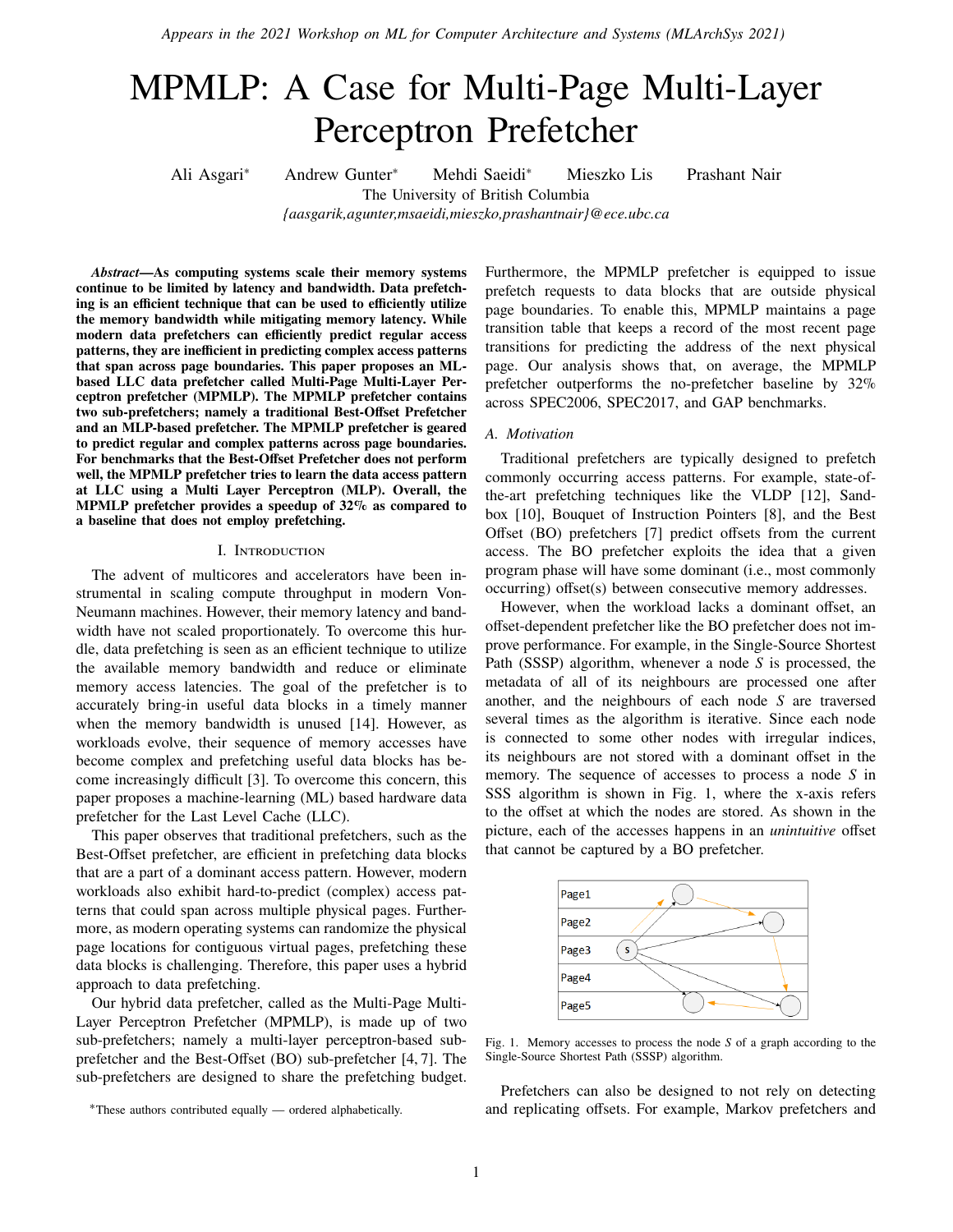Dependence Prefetchers [6, 11] can be used to capture the complex node traversal patterns in the SSSP application. However, these prefetchers would require a large amount of storage to store the state information such as path confidence and produce-consumer pairs respectively.



Fig. 2. Number of accesses it takes to get to the same page. This value for many of the benchmarks is  $>1$ ; implying that there are several transitions to other pages before referencing a data block in the same page. This helps motivate the need to prefetch across pages.

Furthermore, complex data access patterns can span across pages. For instance in the benchmark SSSP, as shown Fig. 1, when accessing the node *S* itself and its neighbours' metadata, four different pages has been accessed. As shown in Fig. 2, in several benchmarks transitions between pages happen quite frequently as the number of memory accesses into different pages while accessing subsequent lines in a page is >1.

Prefetching data blocks is further complicated by the fact that, after virtual to physical address translation, the operating system (OS) may assign contiguous virtual pages into seemingly random physical pages. Therefore, one of the major challenges is handling prefetch requests that span across physical page boundaries. As the next data address can be from any seemingly random physical page, it is difficult for a traditional prefetcher to predict what makes the upper bits of the next address (the physical page number).

In contrast to the conventional prefetchers, a well-trained ML-based prefetcher does not need as much guidance or storage overheads for identifying pattern(s) that can be exploited within the target program. This is because machine learning models are capable of finding statistical trends that aid the minimization of a loss function supplied to the model. An example of these statistical trends is the repetitive traversal of the same neighbours (see Fig. 1). Importantly, neural networks can learn non-linear relationships between their inputs and the loss function and deep networks will form a hierarchical representation of knowledge between layers of the network. As a result, unlike traditional prefetchers, a neural network

prefetcher is capable of memorizing numerous frequent data access patterns in a space efficient manner and does not need to maintain a large amount of information state [6]. For this reason, the proposed MPMLP prefetcher opts to use a multilayer perceptron as its ML-based prefetcher.

However, data access patterns that tend to be recurring, the virtual to physical page mappings can be completely random. Due to this random nature of page mapping, the physical page address that is addressed after the current page cannot be predicted using an ML based approach. Therefore, to enable prefetching across page boundaries, the MPMLP prefetcher must be designed with a tracking table to help predict subsequent physical page addresses.

#### II. Prefetcher Design

As we designed the prefetcher for the ML-Based Data Prefetching Competition [2], our design is constrained by the requirements of this competition. We focused on the following shortcomings of existing prefetchers:

- They are unable to exploit complex frequent patterns. To address these patterns we use MLP.
- The next address to prefetch may happen in the next virtual page, with an unknown physical address. To solve this we propose use of a page transition table (PTT).
- Many applications have simple behaviours with dominant address offsets which our MLP model is not capable of fully and quickly capturing those offsets. To exploit these patterns as well, we complement our prefetcher with a Best Offset prefetcher [7].

As the competition environment does not provide the data prefetcher any access to the OS page management mechanisms, we also need a hardware-only mechanism to predict physical pages that exhibit temporal locality. We treat this prediction task as orthogonal to the underlying task of data prefetching, i.e., separate the task of predicting the cache set index from the task of predicting the next physical page to be accessed. To predict page numbers, we supplement the MPMLP prefetcher with a page transition table that records the last page transition at a page boundary for each Instruction Pointer (IP), and use this information for predicting the next page when a page transition is predicted.

Applications tend to have varied memory access behaviours. For instance, some applications tend to have highly irregular memory accesses while other applications may follow a relatively regular access pattern. In case of irregular memory accesses, a prefetcher such as the BO prefetcher that relies on the continuation of phase-based patterns may perform poorly. However, in such a scenario, a multi-layer perceptron (MLP) based prefetcher may be better suited to finding *unintuitive* patterns despite access irregularity. In case of regular memory accesses, a phase-based BO prefetcher may be highly effective while a MLP-based prefetcher is unnecessarily difficult to train. This leads us to attempt using our MPMLP model in tandem with an auxilary BO model.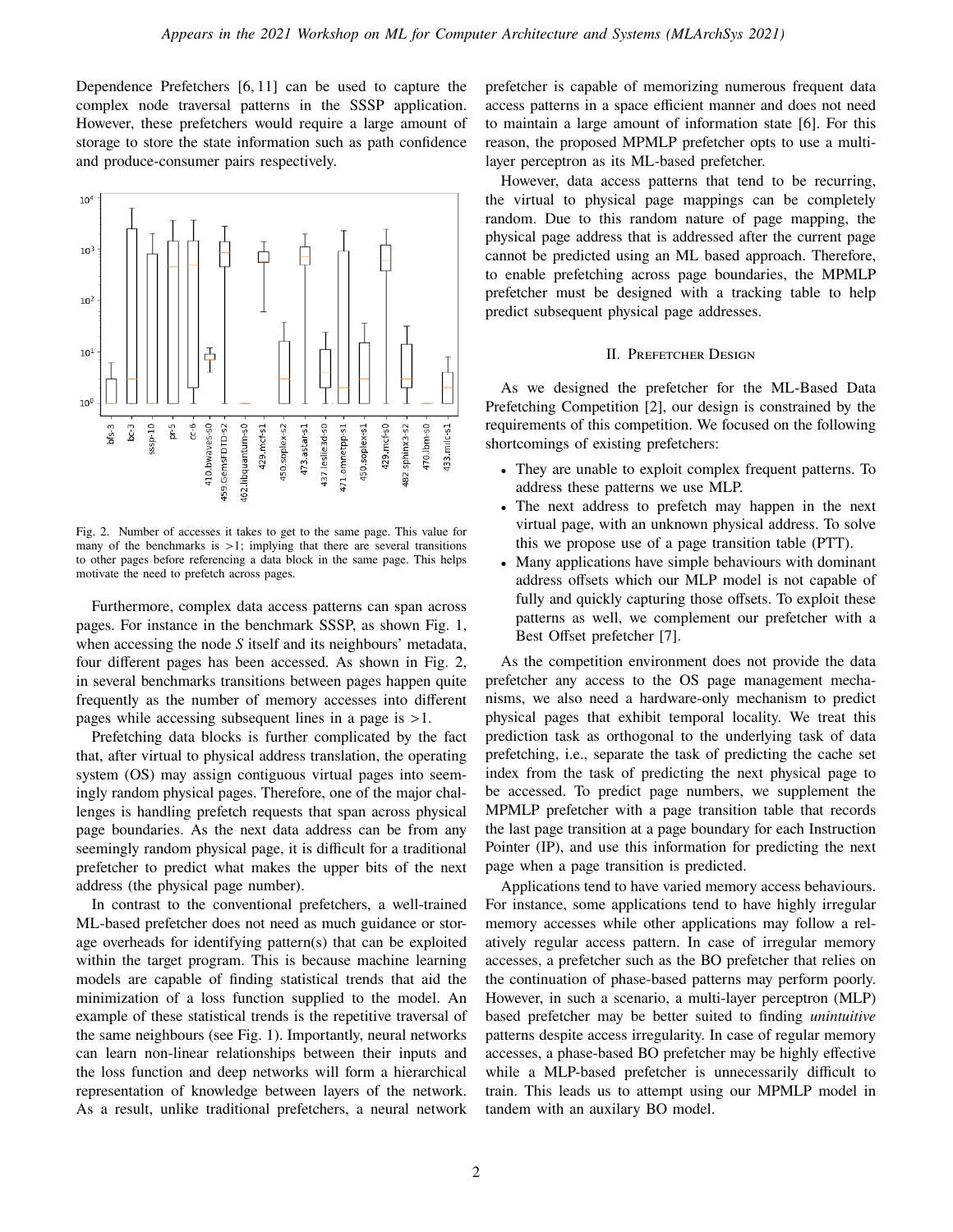# *A. Overview*

Fig. 3 shows the components of the proposed prefetcher. The three major components are: an MLP-based prefetcher ②, an auxilary BO prefetcher ③ [7], and a page transition table ④. Each time a memory access occurs, the MLP prefetcher ② and the BO prefetcher ③ issue one prefetch request each. The MLP perfetcher receives its input from the Memory Access History ① unit, which keeps track of a window of a limited number of previous accesses of each IP. It then predicts an offset *within* a page, and whether the access would be in the current page or another page. If it predicts that another page is going to be accessed, the address of the next page is predicted according to the page transition table ④. Finally, the physical address is obtained by concatenating the page address, which is either equal to the current page or the page read from PTT, and offset within the page. The next two subsections describe the details of the MLP model and the page transition table.



Fig. 3. The overview of the MPMLP prefetcher. The MPMLP prefetcher consists of 3 primary components. First, an MLP-based Prefetcher. Second, the Best-Offset Prefetcher. Third, a Page Transistion Table for tracking physical pages with temporal locality.

#### *B. Multi-Layer Perceptron Prefetcher*

We formulate the prediction task as a multi-class classification problem [5]. The prefetching problem is formulated as a prediction of the index of cache lines within a page to be accessed in the future by a given instruction pointer (IP). This is based on the insight that, rather than as a direct data address prediction based on the raw LLC access stream, the IP helps differentiate between parts of code that may have different prefetch characteristics for the same data address. The structure of the MLP prefetcher is shown in Fig. 4.

When a memory access is encountered, the set indices of the last  $h$  memory accesses for this IP (including the current one) are encoded as one-hot vectors, and the vectors are or'd together (i.e., an embedding bag). For a cache with  $s$  sets,



Fig. 4. The structure of the MLP sub-prefetcher. The MLP sub-prefetcher consists of input layer, 2 hidden layers, and output layer.



Fig. 5. The window of accesses considered for training. On the left you see the  $h$  accesses used as history, i.e. input to the model. On the middle you see the  $l$  skipped accesses to reach some timely target accesses. On the right the  $k$  target accesses are shown.

each vector has  $2s$  elements: the first  $s$  elements correspond to accesses on the same page, and the second  $s$  elements to accesses on any other page. (In the configuration we evaluate,  $h = 4$  and  $s = 64.$ )

Unlike [5], which tries to include the most frequently parts of the address space into the output space, the output space of our prefetcher only contains two pages, which are the current page and the next page. Thus, the output of our model is also a 128-element, as shown in Fig. 4. Each element is between 0.0 and 1.0, representing the likelihood that the corresponding cache line will be accessed in the future. The d most likelihood cache lines are selected to be prefetches.

Our training labels are also binary vectors of 128 elements. To obtain the output label, a window of  $k$  future are represented as binary vectors of 128 elements with the same method as representing the window of past accesses to obtain the input to the network. Then, these  $k$  vectors are or  $d$  together, similar to the way the input vector is obtained. Optimization uses a binary cross entropy loss function. In the competition framework, the training is done offline on some  $N$  instructions (100 million in our evaluations) instructions, and evaluation is done on the next  $N$  instructions of a given application trace.

One of the major concerns for prefetching is the timeliness of the prefetch requests. If we prefetch a cacheline too late (i.e., too close to the point in time at which the corresponding data is needed), then the prefetch request will not be useful as the demand access to this address will occur before the prefetch completes. This creates a need to predict far into the future, rather than predicting the next few accesses. We choose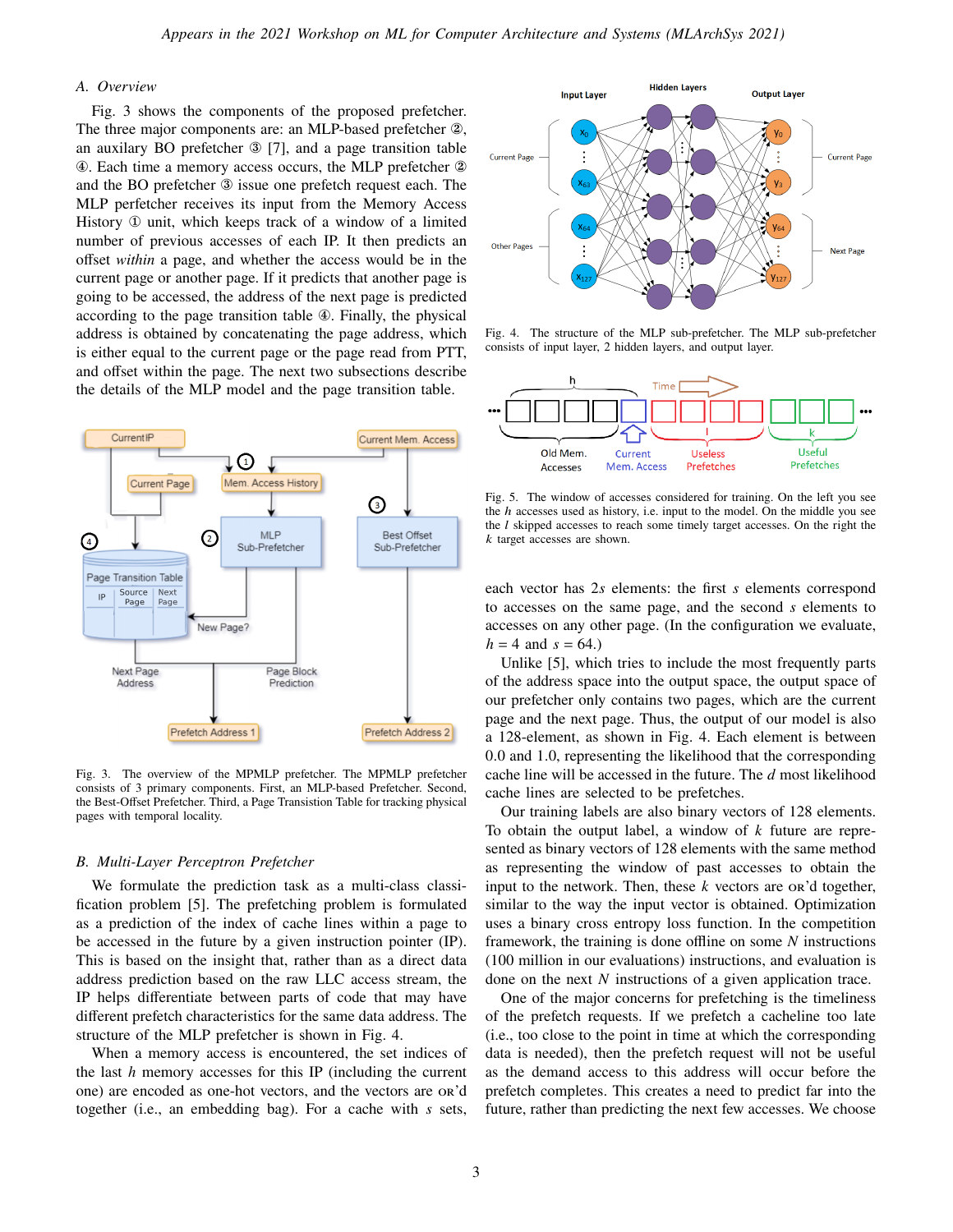to skip  $l$  accesses (see Fig. 5) into the future per instruction pointer and only look at the accesses that occur later than this value for training our model. We use  $l = 5$  in the presented evaluations.

Note that this model actually disregards sequencing information: that is to say, the model does not know the order in which the cache lines were accessed in the last  $h$  accesses. While this throws away some information and reduces the potential peak performance of the model, for the investigated MLP variations, we find that it also allows for effective training and the model is still able to learn meaningful patterns in the LLC accesses of many IPs. This formulation of the input is highly amenable to the MLP's ability to derive important information from subtle statistical patterns.

### *C. Page Transition Table*

In several applications, the same data structures tend to be accessed repeatedly, and thus, the sequence of accessed physical pages (albeit spread throughout the memory system) are also likely to repeat. Thus, for any load instruction, the most recent page to which a transition from the current page has occurred is used as the prediction for the next page accessed. This fact is also reflected in Fig. 2, which shows that after transitioning from a certain page to another one, in many cases that physical page is accessed again later. This observation is used by the MPMLP prefetcher by keeping track of these page transitions.

To keep track of the most recent page transitions, a page transition table is maintained for each of the IPs. Every time an IP accesses a physical page y right after accessing physical page x, the entry  $(x, y)$  is written to the page transition table corresponding to that IP. If there is already an entry with source  $x$ , it is over-written, and otherwise, a new entry is allocated in the table.

#### III. METHODOLOGY

We use PyTorch [9] to implement the MLP model. The model has 3 fully connected linear layers. We apply Dropout with rate 0.5 [13] for the last layer. The output of our MLP model has 128 neurons. The first 64 neurons represent data blocks in the current page whereas the other 64 neurons represent data blocks from the next page. The input layer also has the similar 128 neurons, with 64 neurons representing the current page and the other 64 neurons representing a page that was accessed before the current page (the  $h$  last accesses can come from multiple physical pages). The last layer has a *softmax* activation and the other layers come with ReLU activation. The intermediate layers of neurons have 376 and 400 neurons respectively.

As illustrated in Fig. 5 we have three windowing parameters, h, l, and k. We empirically found the values  $h = 4$ ,  $l = 5$  and  $k = 2$  work best overall, and used them for all benchmarks. Most importantly, a relatively short history makes the learning process faster for the MLP prefetcher.

We use the the ChampSim [1] simulator to evaluate the MPMLP prefetcher. The efficacy of the MPMLP prefetcher is measured on SPEC2006, SPEC2017, and GAP benchmark traces that are provided by the Machine Learning Data Prefetching Competition [2]. In this paper, we compare the MPMLP prefetcher to a baseline system that does not employ prefetching. In this work, we train the MLP model on the first 100 million instructions of each benchmark and evaluate the IPC for the next 100 million instructions.

## IV. RESULTS

Fig. 6 shows the performance of three prefetchers for 40 random traces out of the 99 benchmarks provided by the data prefetching competition. On average, the MLP-only prefetcher can provides a speedup of 25% (geometric mean) over a no-prefetcher baseline. The Hybrid MPMLP prefetcher can increase this speedup to 32% taking advantage of both BO prefetcher [7] and the MLP prefetcher.

The most benefits for the MPMLP prefetcher are for the *607.CactusBSSN* benchmark. Both the MLP and MPMLP models also outperform BO in *sssp* benchmarks. As in the example from Section I, that is because the there is no dominant offset in the memory accesses of this benchmark, but the sequence of accesses are repeated several times, and thus, MPMLP can recall the memory access patterns from the training instructions. In addition, its page transitions are repeated several times. Therefore, the PTT can predict the next page that is going to be accessed, while the BO prefetcher only prefetches within the same page.

In the *654.roms* benchmark, the MPMLP model prefetcher performs better than each of the BO and MLP prefetchers. That is because in this benchmark, some IPs have regular access while the others have regular access patterns. As a result, a mixture of BO and MLP captures both regular and irregular accesses, which results in a higher performance than prefetchers that focus on only one those patterns.

When offsets are regular and predictable, however, the MLP component offers no advantage over BO: for example, in *649.fotonik3d*, BO-only performs better than MLP-only.

#### V. CONCLUSIONS

As memory bandwidth and latency becomes increasingly important, data prefetching has become an important area of research. To this end, this paper showcases the MPMLP prefetcher that is hybrid prefetcher consisting of a Best Offset Prefetcher and an MLP-based prefetcher. The Best-Offset prefetcher is useful in prefetching regular accesses. On the other hand, the MLP-based prefetcher is found to be useful to prefetch irregular accessed. To improve performance further, the MPMLP prefetcher is designed to prefetch across page boundaries. This helps improve the timeliness of the MPMLP prefetcher while also enabling a larger coverage. Overall, across SPEC2006, SPEC2017, and GAP benchmarks, the MPMLP provides a speedup of 32% (on average) as compared to a no-prefetcher baseline.